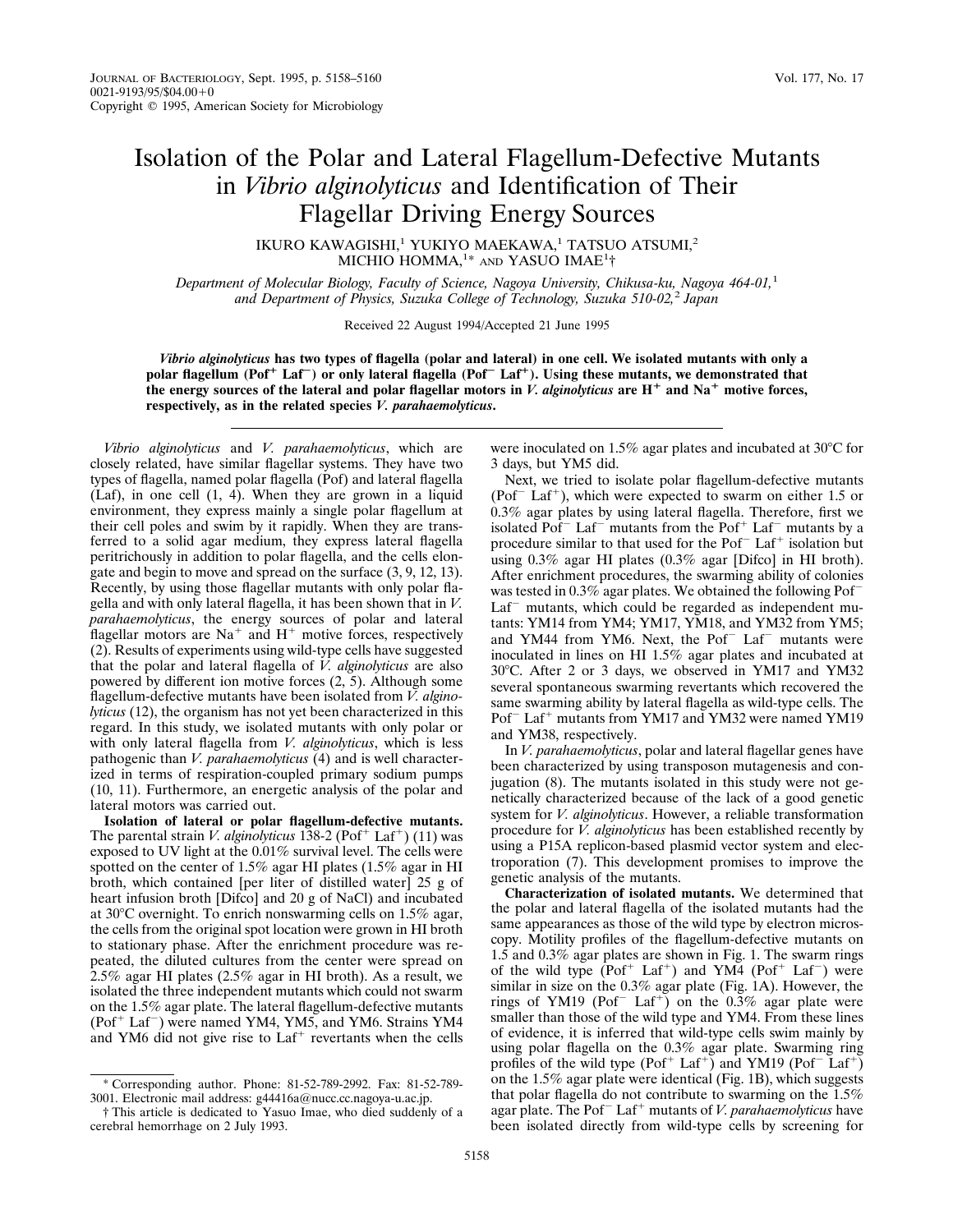

FIG. 1. Motility profiles of the flagellar mutants on 0.3% (A) and 1.5% (B) agar HI plates. Strains: wild type (WT), 138-2; Pof<sup>+</sup> Laf<sup>-</sup>, YM4; Pof<sup>-</sup> Laf<sup>-</sup>, YM18; Pof<sup>-</sup> Laf<sup>+</sup>, YM19. Three microliters of an overnight c strain was spotted on each plate and incubated at 30°C for several hours. Because swarming rings on 1.5% agar are made of thin layers of the cells and are hardly visible, cells were stained for about 3 min with 0.1% Coomassie brilliant blue in methanol-acetic acid-water (5:1:4) and destained with methanol-acetic acid-water.

motility-defective mutants in minimal medium solidified with 0.3% agar (9). Though we did not do such a selection to obtain  $Pof<sup>-</sup> Laf<sup>+</sup> mutants$ , their swarm size in the semisolid agar was smaller than those of the wild-type strain and the  $Pof<sup>+</sup>$  Laf<sup>-</sup> mutant (Fig. 1). This may be because the movement in semisolid agar by lateral flagella is slower than that by polar flagella in *V. alginolyticus* and *V. parahaemolyticus*, as observed for free-swimming cells.

It has been proposed that the polar flagellum is a sensor of environmental conditions and controls lateral flagellar expression in *V. parahaemolyticus* (9). The Pof<sup> $-$ </sup> Laf<sup> $+$ </sup> cells (YM19 and YM38) expressed lateral flagella constitutively in liquid media without polyvinylpyrrolidone (PVP) and were not elongated even in viscous medium. A similar observation has been reported for the polar flagellum-defective mutants of *V. para-*



FIG. 2.  $Na<sup>+</sup>$  dependency and amiloride sensitivity of swimming speeds of  $YM19 (Pof<sup>+</sup> Laf<sup>+</sup>)$  and  $YM4 (Pof<sup>+</sup> Laf<sup>-</sup>)$  cells. Swimming speed was measured in *N*-2-hydroxyethylpiperazine-*N*<sup>1</sup>-2-ethanesulfonic acid (HEPES) motility buffer, which contained 50 mM HEPES-KOH (pH 7.0), 5 mM glucose, 10 mM MgCl<sub>2</sub>, and various concentrations of NaCl in the presence of 3.5% PVP (A) and<br>in HEPES motility buffer (pH 7.0) containing 50 mM NaCl and 3.5% PVP without  $MgCl<sub>2</sub>$  and supplemented with various amounts of amiloride (B).



FIG. 3. CCCP sensitivity of swimming speeds of YM4 (Pof<sup>+</sup> Laf<sup>-</sup>) and YM19 (Pof<sup>-</sup>Laf<sup>+</sup>) cells. The swimming speed was measured in HEPES motility buffer containing 300 mM NaCl at pH 7.0 or pH 8.7 and supplemented with various amounts of CCCP.

*haemolyticus* (8), which suggests that the two species have the same sensor system by polar flagella.

**Energy source of flagellar motors.** We confirmed the energy source of flagellar motors in *V. alginolyticus* by using the mutants which possessed only polar or lateral flagella. The culture at the late log phase was directly diluted 100- or 500-fold into a motility medium, and the cell motility was observed under a dark-field microscope. Within 1 min after dilution, the swimming speed was measured at  $25^{\circ}$ C (maintained by air conditioning) by a photographic method (6). The motility medium was supplemented with 10 mM L-serine as an attractant. After the addition, the cells swim smoothly without directional change for at least 1 min (14). To improve the swimming speed by lateral flagella, PVP was added to the medium in some experiments, but the addition of PVP reduces the swimming speed by polar flagella. The motility of YM4 ( $Pof<sup>+</sup> Laf<sup>-</sup>$ ) cells was dependent on the  $Na<sup>+</sup>$  concentration and inhibited by amiloride, which is a specific inhibitor of  $Na<sup>+</sup>$ -driven flagellar motors (Fig. 2). In contrast, YM19 (Pof<sup>-</sup> Laf<sup>+</sup>) showed good motility even without  $Na<sup>+</sup>$  in the motility medium, and its motility was not affected by amiloride. *V. alginolyticus* has respiration-coupled  $H^+$  and  $Na^+$  pumps, and the  $Na^+$  pump is only active in an alkaline pH range (10, 11). In the neutral to slightly acidic pH range, the  $Na<sup>+</sup>$  motive force is secondarily generated by the  $Na^+/H^+$  antiporter from the  $H^+$  motive force. Upon addition of the protonophore carbonyl cyanide *m*-chlorophenylhydrazone (CCCP) at  $pH$  7.0, the  $H^+$  motive force and hence the  $Na<sup>+</sup>$  motive force are lost. Under this condition, swimming speeds of both YM19 and YM4 were reduced drastically (Fig. 3). On the other hand, at the alkaline pH in the presence of CCCP, the  $H^+$  motive force is lost but the  $Na<sup>+</sup>$  motive force is generated by the primary  $Na<sup>+</sup>$  pump. As shown in Fig. 3, at pH 8.7, the motility of YM19 was lost at high CCCP concentrations but YM4 remained motile in the presence of CCCP. These results showed that the polar flagellar motor is  $Na<sup>+</sup>$  driven and the lateral flagellar motor is  $H<sup>+</sup>$ driven in *V. alginolyticus*, as in the related species *V. parahaemolyticus* (2).

We thank Miho Imagawa for assisting with electron micrographs and Seishi Kudo for invaluable discussion. We especially thank Linda McCarter for critically reading the manuscript.

This work was supported in part by grants-in-aid for scientific re-